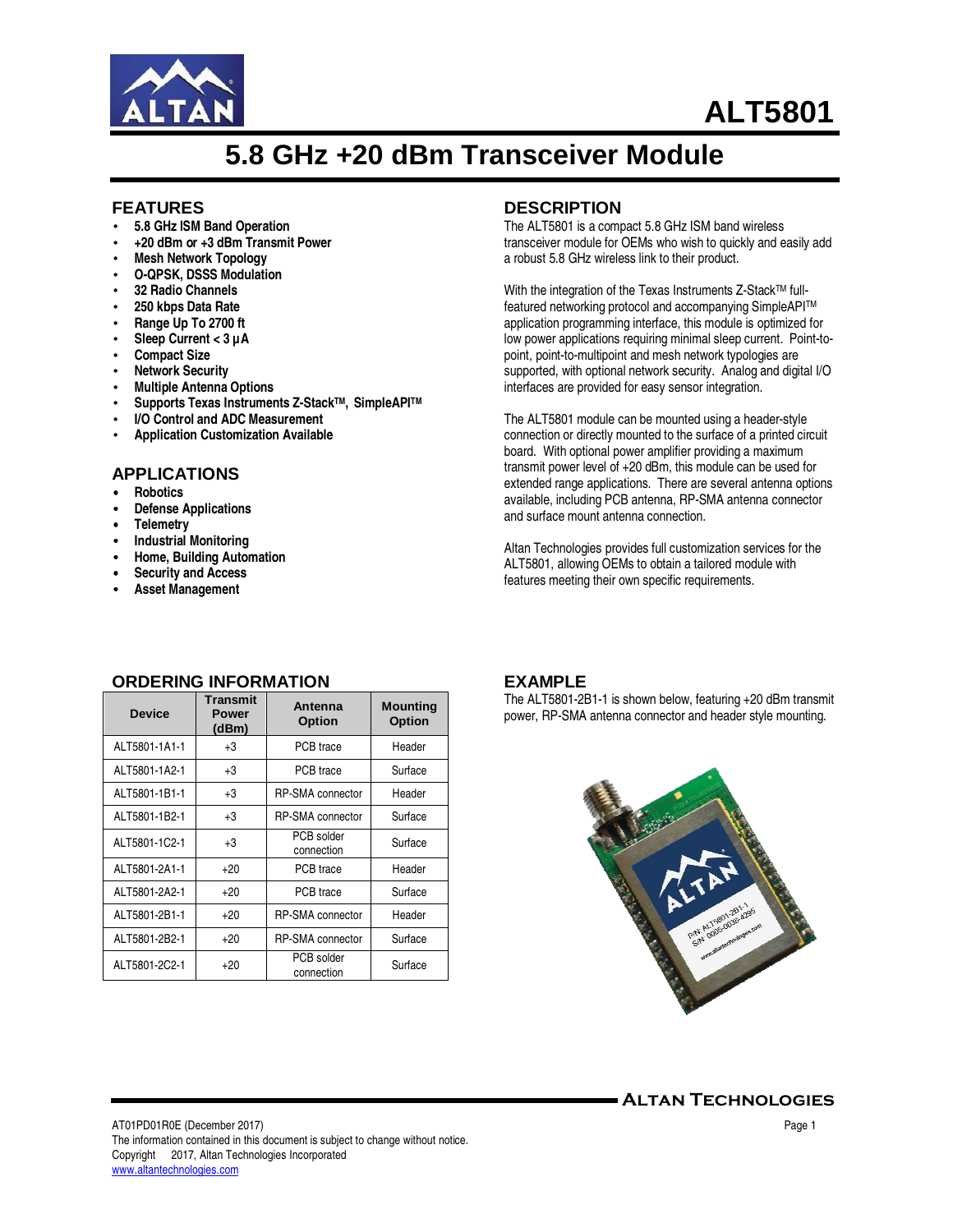

## **ABSOLUTE MAXIMUM RATINGS**

| <b>Parameter</b>          | Min    | <b>Max</b>              | Unit            | <b>Condition</b>                            |
|---------------------------|--------|-------------------------|-----------------|---------------------------------------------|
| Supply voltage            |        | 3.6                     |                 | All supply pins must have the same voltage. |
| Voltage on any input pin  | $-0.3$ | $V_{DD}+0.3$<br>Max 3.6 |                 |                                             |
| Input RF level            |        | $+13$                   | dB <sub>m</sub> |                                             |
| Storage temperature range | $-50$  | 150                     | $^{\circ}$ C    |                                             |
| Soldering temperature     |        | 260                     | $^{\circ}$ C    |                                             |

### **OPERATING CONDITIONS**

| <b>Parameter</b>                           | Min                     | <b>Max</b>   | <b>Unit</b> | <b>Condition</b> |
|--------------------------------------------|-------------------------|--------------|-------------|------------------|
| Operating ambient temperature range        | $-101$                  | 60           | °C          |                  |
| Operating supply voltage, V <sub>DD</sub>  | 3.0                     | 3.6          |             |                  |
| Logic input low voltage, VL                |                         | $0.3*V_{DD}$ |             |                  |
| Logic input high voltage, $V_{\text{H}}$   | $0.7^*$ V <sub>DD</sub> |              |             |                  |
| Logic output low voltage, Vol.             |                         | 0.25         |             |                  |
| Logic output high voltage, V <sub>OH</sub> | $V_{DD}$ -0.25          |              |             |                  |

## **ELECTRICAL SPECIFICATIONS** (TA = 25°C and VDD = 3.0 V, unless otherwise specified)

| <b>Parameter</b>           | <b>Min</b> | Typ | Max | Unit | <b>Condition</b>                                                                                                                                                    |
|----------------------------|------------|-----|-----|------|---------------------------------------------------------------------------------------------------------------------------------------------------------------------|
| <b>Current Consumption</b> |            |     |     |      |                                                                                                                                                                     |
| <b>Transmit Operation</b>  |            | 550 |     | mA   | High power transmit option. <sup>2</sup> Transmitter output power<br>level $+20$ dBm.                                                                               |
|                            |            | 150 |     | mA   | Low power transmit option. <sup>3</sup> Transmitter output power<br>level +3 dBm.                                                                                   |
| <b>Receive Operation</b>   |            | 90  |     | mA   | High sensitivity receive mode. Receiver sensitivity<br>level -92 dBm.                                                                                               |
| Idle Mode                  |            | 4.3 |     | mA   | Transmitter and receiver disabled. Host<br>communications interface operational.                                                                                    |
| Sleep Mode                 |            | 3   |     | μA   | Transmitter and receiver disabled. Microcontroller sleep<br>enabled. Low power clock operational. Contents of<br>microcontroller RAM retained. Sleep timer enabled. |

 1 Contact Altan Technologies for extended temperature range qualified units, -40 °C to +85 °C. 2 Models ALT5801-2\*\*-\*. 3 Models ALT5801-1\*\*-\*.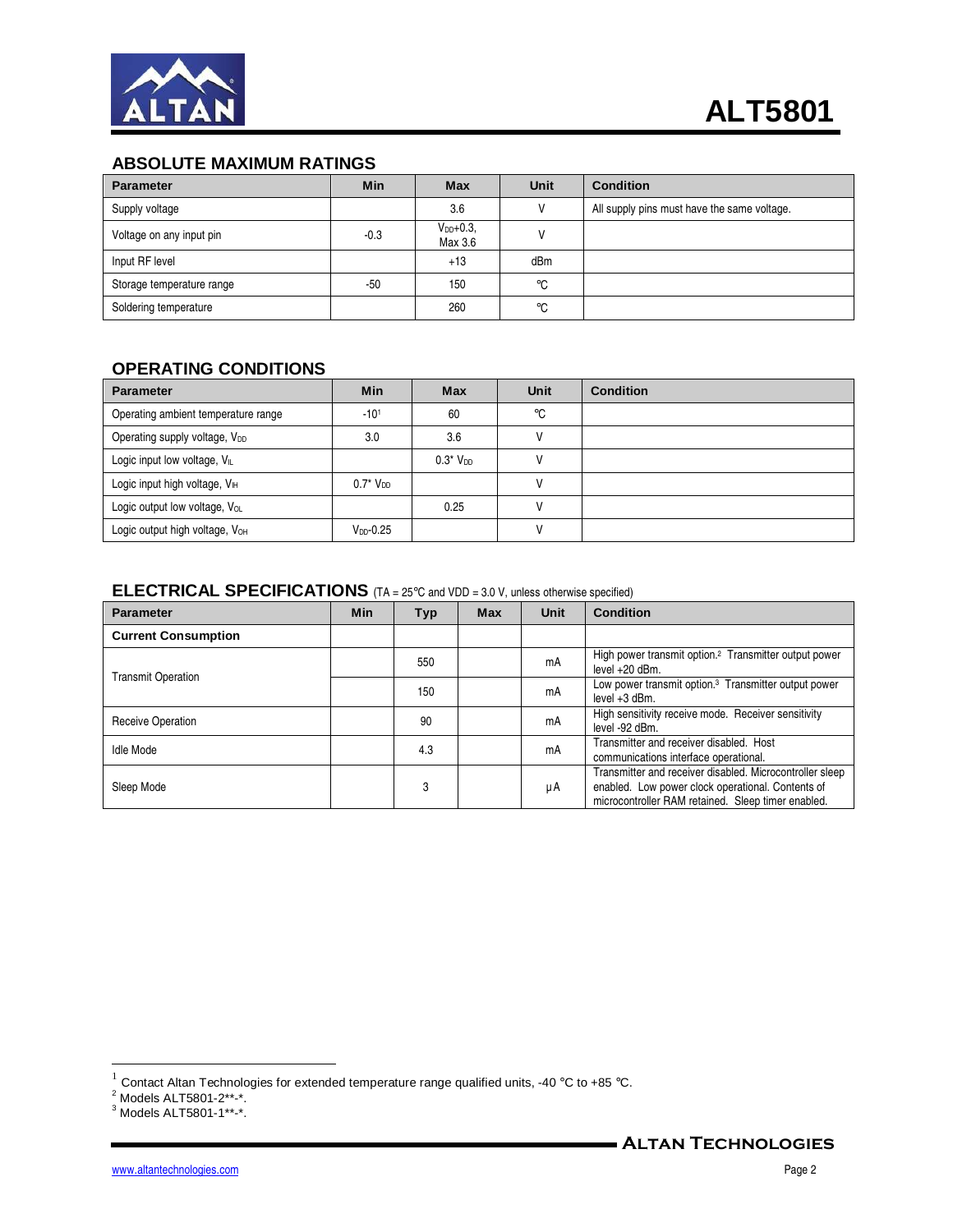

#### **GENERAL CHARACTERISTICS** (TA = 25°C and VDD = 3.0 V, unless otherwise specified)

| <b>Parameter</b>      | <b>Min</b> | <b>Typ</b>     | <b>Max</b> | <b>Unit</b> | <b>Condition</b> |
|-----------------------|------------|----------------|------------|-------------|------------------|
| <b>Radio link</b>     |            |                |            |             |                  |
| RF Frequency Range    | 5725       |                | 58754      | MHz         |                  |
| Bit rate              |            | 250            |            | kbps        |                  |
| Chip rate             |            | 2.0            |            | MChip/s     |                  |
| <b>Host interface</b> |            |                |            |             |                  |
| Serial data rate      | 1.2        |                | 115.2      | kbps        | UART interface.  |
|                       |            | $\overline{c}$ |            | Mbps        | SPI interface.   |
| Wake-up and timing    |            |                |            |             |                  |
| Radio enable          |            | 18             |            | ms          |                  |

## **RF RECEIVE PARAMETERS** (TA = 25°C and VDD = 3.0 V, unless otherwise specified)

| <b>Parameter</b>                 | Min | <b>Typ</b> | Max | Unit | <b>Condition</b>                       |
|----------------------------------|-----|------------|-----|------|----------------------------------------|
| Receiver sensitivity             |     | -92        |     | dBm  | High sensitivity receive mode, 1% PER. |
| Saturation (maximum input level) |     | $-10$      |     | dBm  | High sensitivity receive mode, 1% PER. |

#### **RF TRANSMIT PARAMETERS** (TA = 25°C and VDD = 3.0 V, unless otherwise specified)

| <b>Parameter</b>       | Min | Typ.  | <b>Max</b> | Unit | <b>Condition</b>                         |
|------------------------|-----|-------|------------|------|------------------------------------------|
| Maximum transmit power |     | $+20$ |            | dBm  | High power transmit option. <sup>5</sup> |
|                        |     | $+3$  |            | dBm  | Low power transmit option. <sup>6</sup>  |

#### **AGENCY COMPLIANCE**

- FCC (USA)
- IC (Canada)

 4 For FCC Part 15 compliance, transmit power limited to 0 dBm for frequencies greater than 5850 MHz.

<sup>5</sup> Models ALT5801-2\*\*-\*.

<sup>6</sup> Models ALT5801-1\*\*-\*.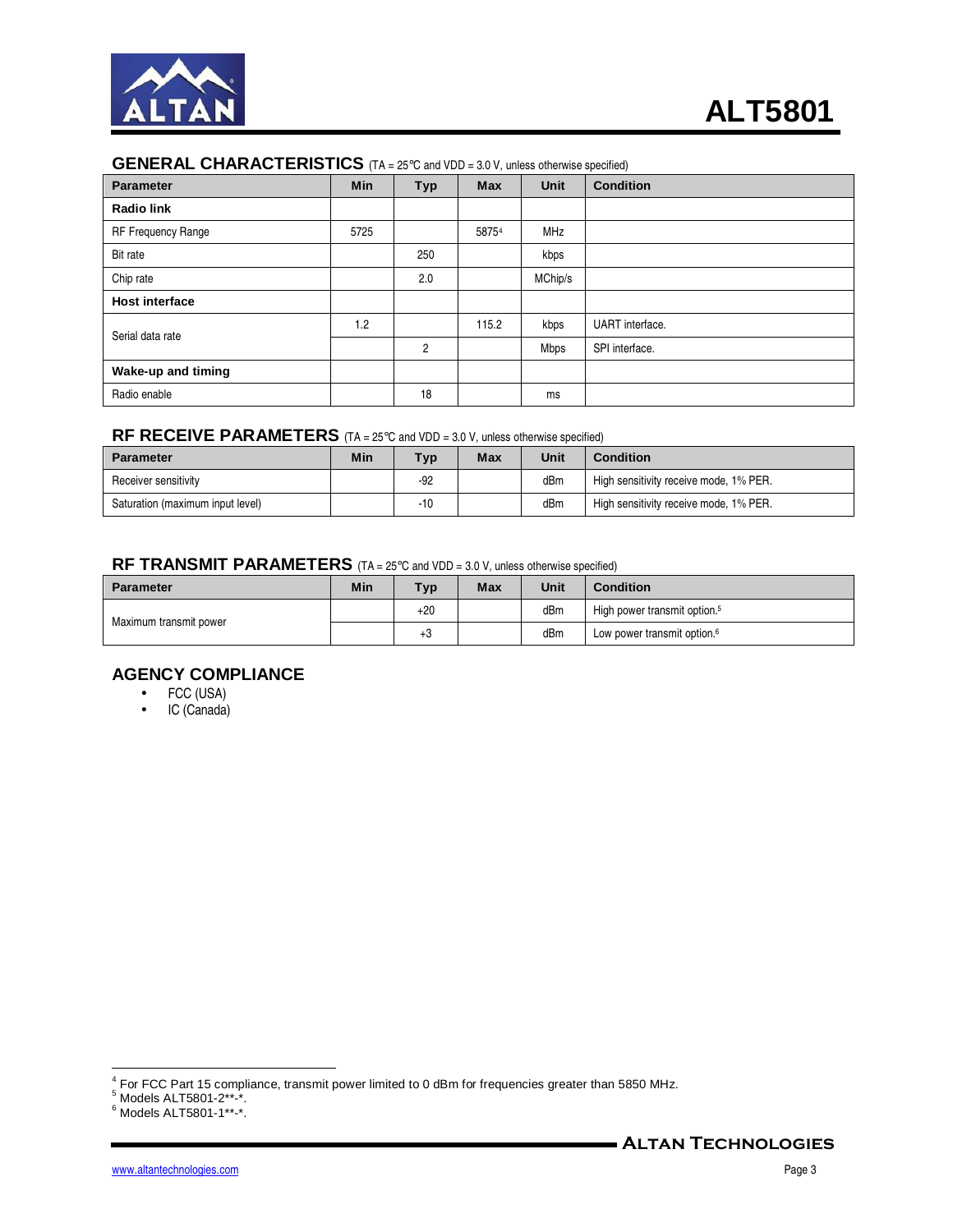

## **PIN ASSIGNMENTS**

| Pin            | <b>Name</b>       | <b>Type</b>      | <b>Primary Functions</b>                                                | Alternative Functions <sup>7</sup>                                                                                                |
|----------------|-------------------|------------------|-------------------------------------------------------------------------|-----------------------------------------------------------------------------------------------------------------------------------|
| 1              | <b>GND</b>        | Ground           | Power supply ground.                                                    |                                                                                                                                   |
| $\overline{c}$ | <b>GND</b>        | Ground           | Power supply ground.                                                    |                                                                                                                                   |
| 3              | <b>GND</b>        | Ground           | Power supply ground.                                                    |                                                                                                                                   |
| 4              | <b>NC</b>         | Reserved         | Reserved. Do not connect.                                               |                                                                                                                                   |
| 5              | <b>NC</b>         | Reserved         | Reserved. Do not connect.                                               |                                                                                                                                   |
| 6              | <b>NC</b>         | Reserved         | Reserved. Do not connect.                                               |                                                                                                                                   |
| $\overline{7}$ | NC                | Reserved         | Reserved. Do not connect.                                               |                                                                                                                                   |
| 8              | GPIO3             | Digital IO       | Digital input, output.                                                  | Digital input, output. SPI master out slave in. UART transmit.                                                                    |
| 9              | GPIO <sub>2</sub> | Digital IO       | Digital input, output.                                                  | Digital input, output. Timer output. SPI master in slave out. UART<br>receive.                                                    |
| 10             | SRDY              | Digital IO       | Slave ready. Mandatory for SPI, optional for UART.                      | Digital input, output. Timer output. SPI clock. UART request to<br>send.                                                          |
| 11             | <b>MRDY</b>       | Digital IO       | Master ready. Optional for SPI and UART.                                | Digital input, output. Timer input, output. SPI slave select. UART<br>clear to send.                                              |
| 12             | GPIO1             | Digital IO       | Digital input, high current output.                                     | Digital input, high current output. Timer input, output.                                                                          |
| 13             | GPIO0             | Digital IO       | Digital input, high current output.                                     | Digital input, high current output. Timer input, output.                                                                          |
| 14             | <b>GND</b>        | Ground           | Power supply ground.                                                    |                                                                                                                                   |
| 15             | <b>VDD</b>        | Power            | Power supply input.                                                     |                                                                                                                                   |
| 16             | VDD               | Power            | Power supply input.                                                     |                                                                                                                                   |
| 17             | <b>RESET</b>      | Digital Input    | Reset, active low.                                                      |                                                                                                                                   |
| 18             | GPIO4             | Digital IO       | Digital input, output.                                                  | Digital input, output. Analog input.                                                                                              |
| 19             | CFG1              | Digital Input    | Configuration input 1.                                                  | Digital input, output. Analog input.                                                                                              |
| 20             | SO/RX             | Digital IO       | SPI slave output. UART receive.                                         | Digital input, output. Analog input. Timer input, output. SPI master<br>in slave out, slave select. UART receive, clear to send.  |
| 21             | SI/TX             | Digital IO       | SPI slave input. UART transmit.                                         | Digital input, output. Analog input. Timer input, output. SPI master<br>out slave in, clock. UART transmit, request to send.      |
| 22             | SS/CT             | Digital IO       | SPI slave select. UART clear to send.                                   | Digital input, output. Analog input. Timer input, output. SPI master<br>out slave in, slave select. UART transmit, clear to send. |
| 23             | C/RT              | Digital IO       | SPI clock. UART request to send.                                        | Digital input, output. Analog input. SPI master in slave out, clock.<br>UART receive, request to send.                            |
| 24             | A0                | Analog Input     | Analog input.                                                           | Digital input, output. Analog input.                                                                                              |
| 25             | A1                | Analog Input     | Analog input.                                                           | Digital input, output. Analog input.                                                                                              |
| 26             | <b>GND</b>        | Ground           | Power supply ground.                                                    |                                                                                                                                   |
| 27             | <b>GND</b>        | Ground           | Power supply ground.                                                    |                                                                                                                                   |
| 28             | GND               | Ground           | Power supply ground.                                                    |                                                                                                                                   |
| 29             | RFGND2            | RF Ground        | RF ground connection. For surface mount option,<br>only.                |                                                                                                                                   |
| 30             | RFGND1            | RF Ground        | RF ground connection. For surface mount option,<br>only.                |                                                                                                                                   |
| 31             | <b>RFSIG</b>      | <b>RF</b> Signal | RF input / output signal connection. For surface<br>mount option, only. |                                                                                                                                   |
| 32             | RFGND3            | <b>RF</b> Ground | RF ground connection. For surface mount option,<br>only.                |                                                                                                                                   |
| 33             | RFGND4            | RF Ground        | RF ground connection. For surface mount option,<br>only.                |                                                                                                                                   |

<u>.</u>

<sup>7</sup> Available with customization provided by Altan.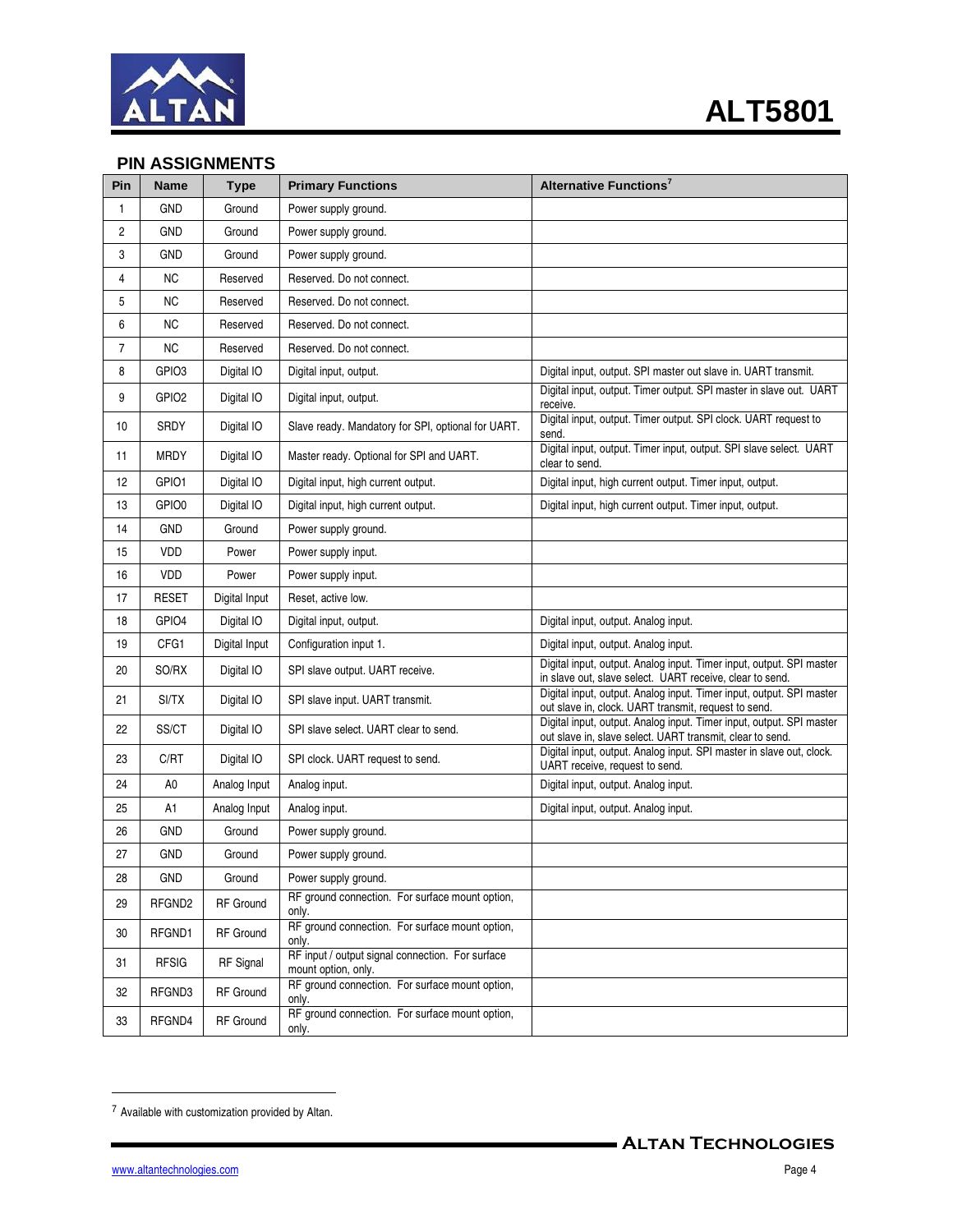

#### **OVERVIEW**

The ALT5801 wireless transceiver module allows OEMs to add a 5.8 GHz ISM band wireless link to their product quickly and easily. Utilizing the license-free 5.8 GHz ISM band enhances wireless link reliability by avoiding crowding and unique sources of interference present in 915 MHz and 2.45 GHz ISM bands. Microwave oven emissions are an example of a problematic interference source present in the 2.45 GHz ISM band that can be avoided by using the ALT5801 module. In addition, by utilizing channels above the U-NII upper band limit of 5.825 GHz, interference from IEEE 802.11a and IEEE 802.11n Wi-Fi devices can be avoided, further improving link reliability.

The ALT5801 module emulates the functionality of the Texas Instruments CC2480 Z-AccelTM processor. See Texas Instruments CC2480 Interface Specification, SWRA175A, and CC2480 Developer's Guide, SWRA176, for interface and applications programming information.

The network protocol stack utilized in the ALT5801 is the Texas Instruments Z-Stack<sup>TM</sup>, supporting point-to-point, point-to-multipoint and mesh network typologies. For further information, see the Texas Instruments Z-Stack Developer's Guide, F8W-2006-0022. The application programming interface utilized, SimpleAPI™, is documented in Texas Instruments Simple API for Z-Stack, F8W-2007-0021. Z-Stack™ supports optional network security.

An application processor communicates with the ALT5801 via SPI or UART serial interface using the SimpleAPITM interface, which allows the application processor to initialize and configure the ALT5801 radio, send and receive wireless messages, and obtain wireless network information. The ALT5801's application programming interface also provides the ability to configure several ALT5801 pins for digital input and output control, as well as analog signal measurement.

Optimized for low power applications, the ALT5801 features a low power sleep mode, with current reduced to less than  $3 \mu$ A. This permits the use of the ALT5801 module in battery powered applications. In addition, the module's compact form factor permits its use in applications where small size is important.

There are several order options available, including maximum output power, mounting method and antenna configuration. For short range applications, a +3 dB output power option is available, while for extended range needs, a +20 dBm power amplifier option is provided. The module can be mounted to the main printed circuit board via header strips or via a solder-pad surface mount configuration. There are several antenna / antenna connection options available. For compactness and simplicity, a PCB antenna is available. In situations where an external antenna is required, two options are available. First, an RP-SMA connector is provided for direct antenna or antenna cable connection. Second, for surface mount module applications, the antenna connection can be routed through the main printed circuit board.

In situations where OEMs require additional features to meet their specific product needs, Altan Technologies provides full customization services for the ALT5801. For example, module firmware can be customized to include application-specific firmware, eliminating the need for a dedicated applications processor, reducing overall system cost. In addition, customization permits use of additional digital input and output signals, as well as analog input signals, available on the module through customization.

#### **API EXTENSIONS**

The ALT5801 implements the Texas Instruments Simple API for Z-Stack and Texas Instruments CC2480 Interface Specification, with the following extension.

#### **SYS\_GPIO**

The SYS\_GPIO command has been modified as follows to include access to GPIO4. See section 6.1.11 of Texas Instruments CC2480 Interface Specification, SWRA175A, for detailed information about SYS\_GPIO.

#### **SREQ:**

| $Length = 3$ | $Cmd0 = 0x21$ | $= 0x0E$<br>Cmd1 | <b>Dperation</b> | Value1 | Value0 |
|--------------|---------------|------------------|------------------|--------|--------|

**Value1** 

| <b>GPIO</b> | <b>Bit position</b> |
|-------------|---------------------|
|             |                     |
|             |                     |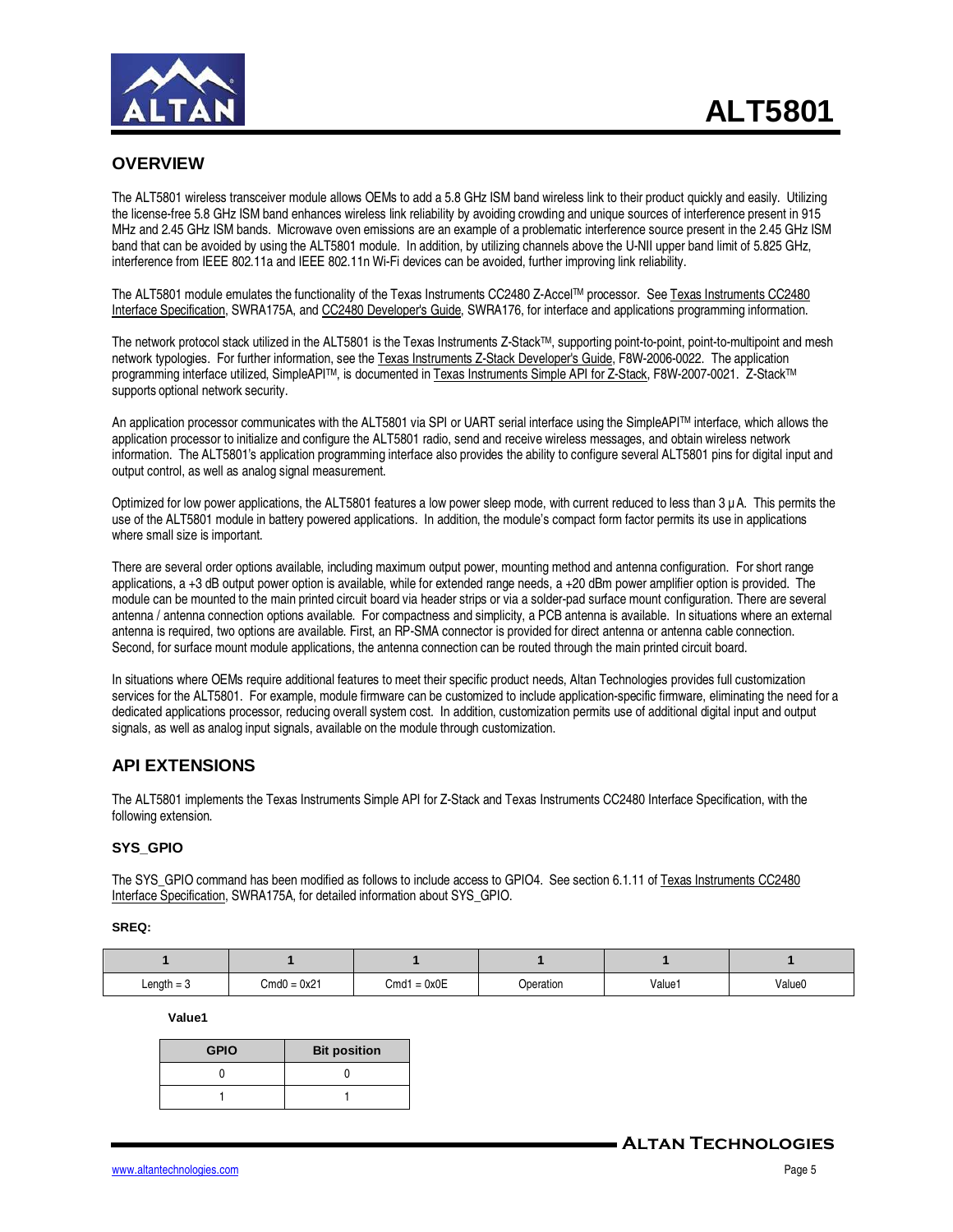

**Value0** 

| <b>GPIO</b> | <b>Bit position</b> |
|-------------|---------------------|
|             |                     |

**SRSP:** 

| Length $= 2$ | $Cmd0 = 0x61$ | $Cmd1 = 0x0E$ | Value1 | Value0 |
|--------------|---------------|---------------|--------|--------|

#### **CHANNEL UTILIZATION**

For FCC and IC compliance, only channels 1 through 25 may be utilized for ALT5801 models with high power output option (ALT5801-2\*\*-\*).

For ALT5801 models with low power output option (ALT5801-1\*\*-\*), use of channels 26 through 32 is permitted when output power is set to 0 dBm or less.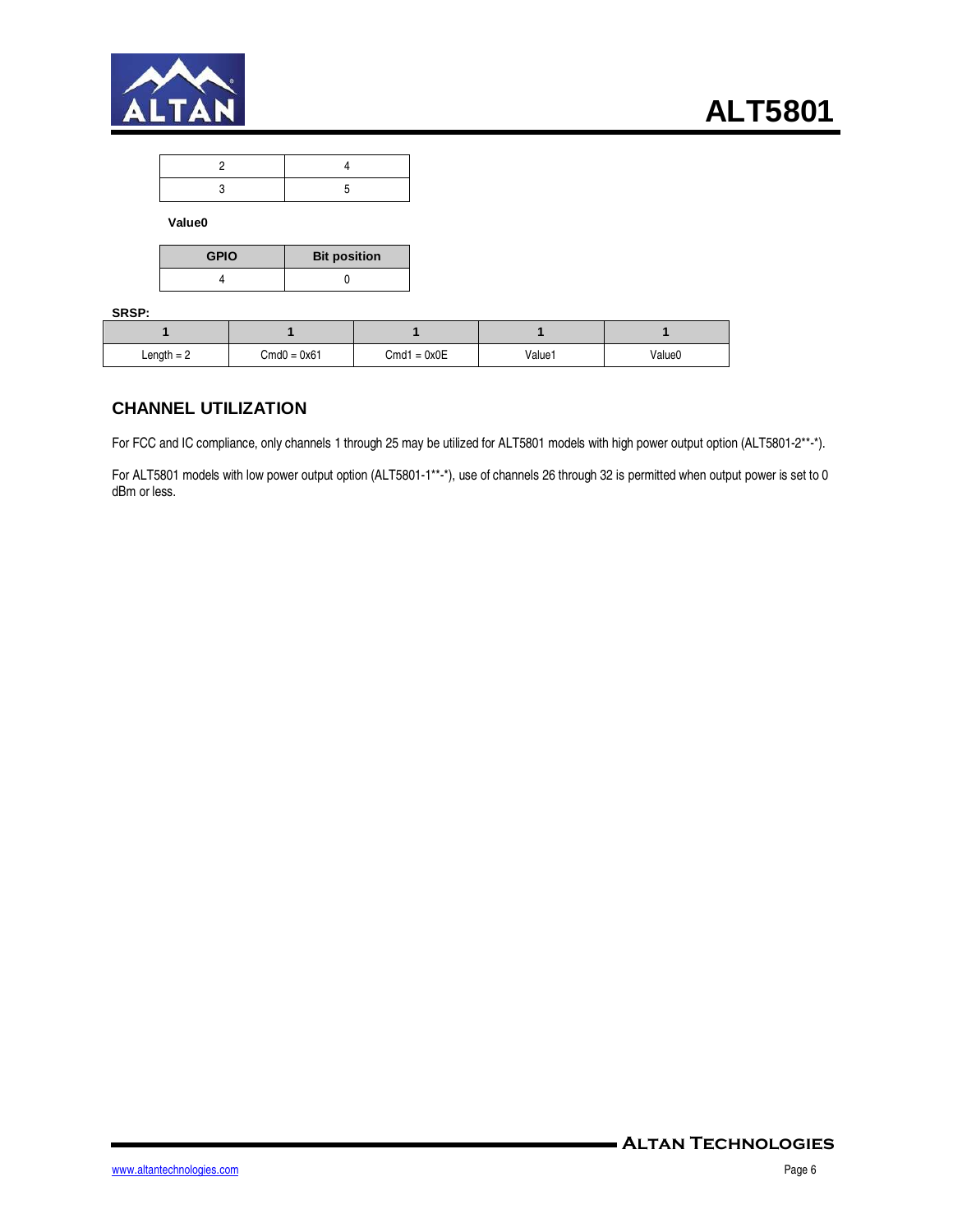

**APPLICATION** 



#### **FIGURE 1: RS232 INTERFACE**

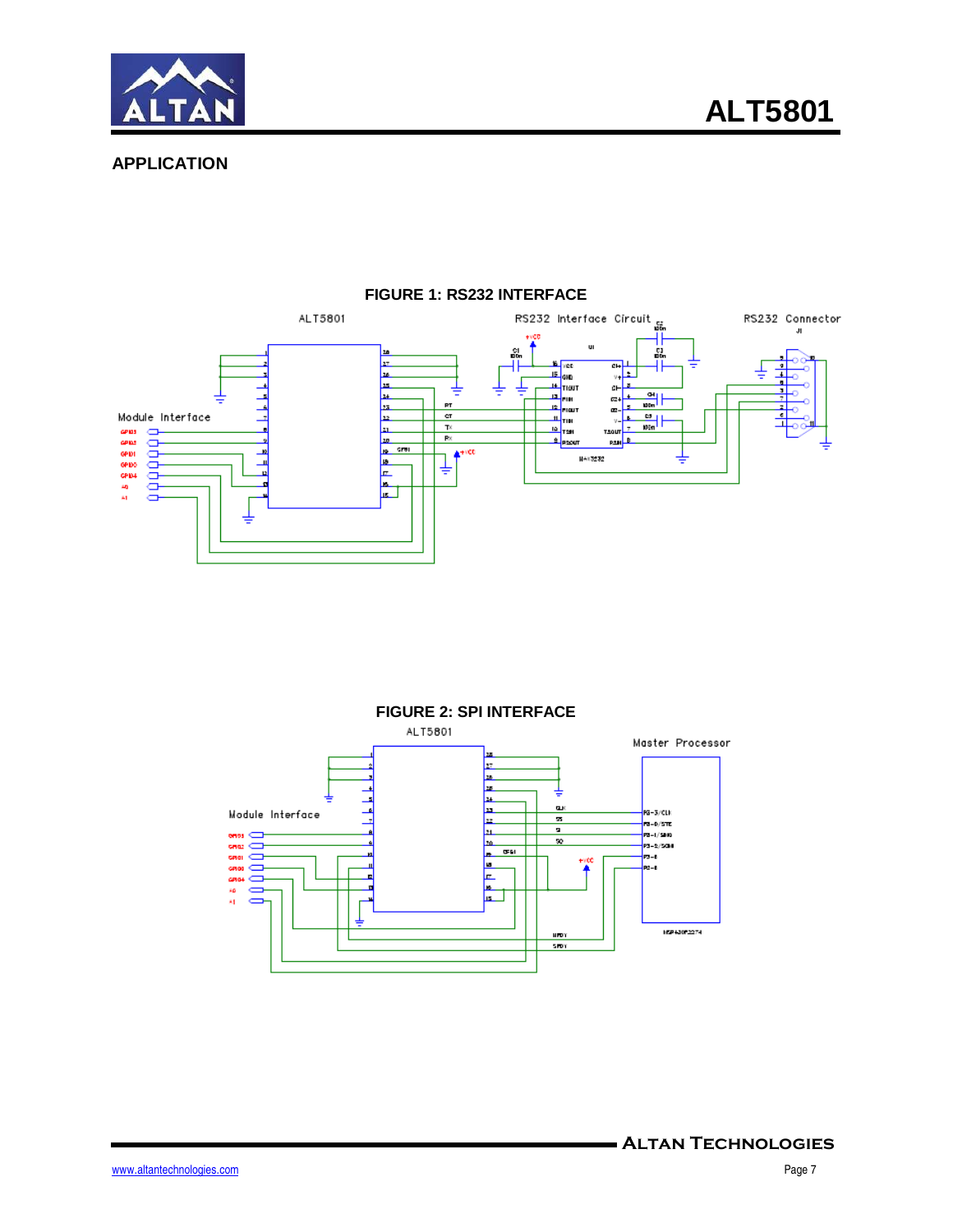

### **MECHANICAL INFORMATION**



Units: mm [inches]

<u>.</u>

 $8$  Models ALT5801-\*\*1-\*.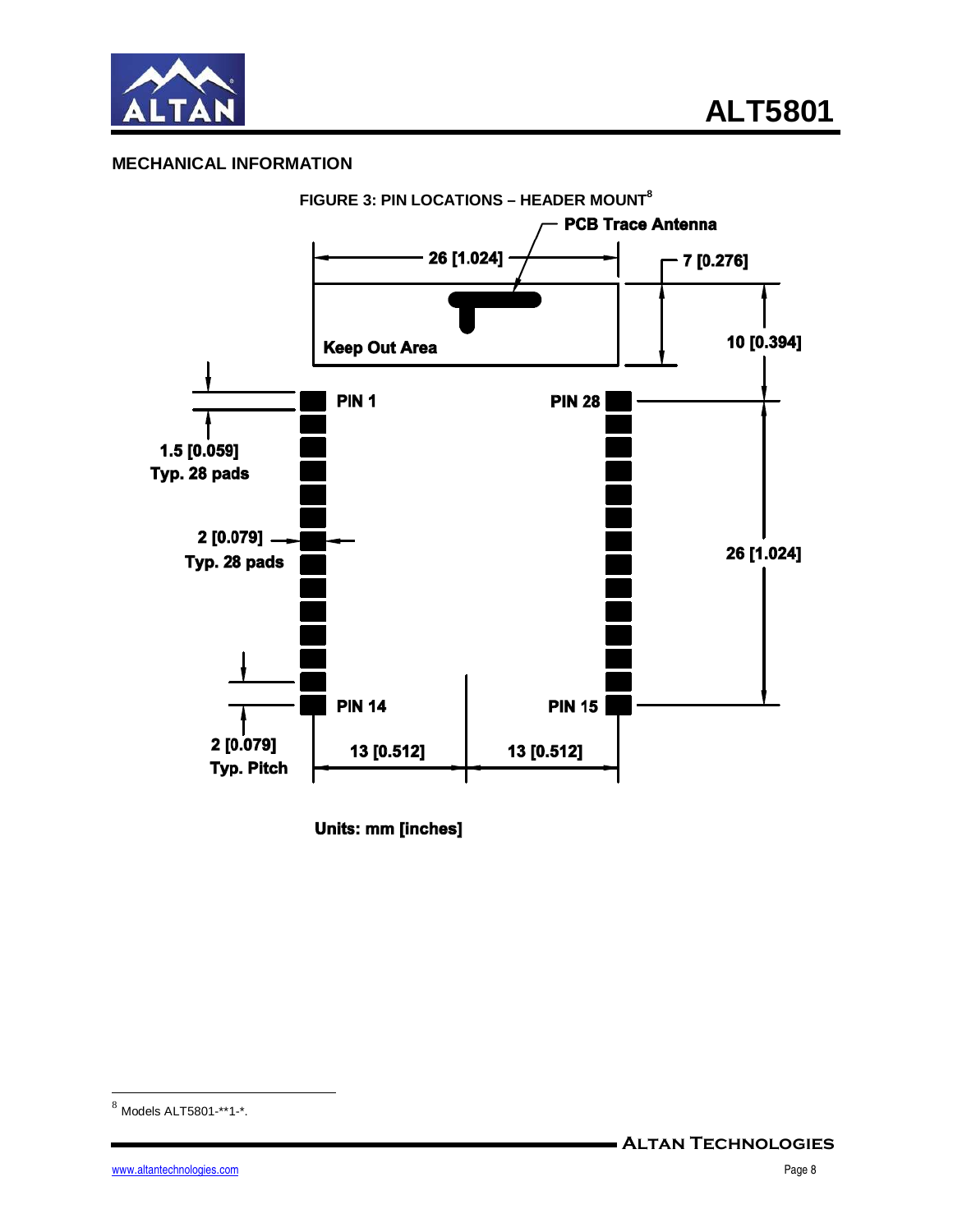



**FIGURE 4: PAD LOCATIONS – SURFACE MOUNT<sup>9</sup>**

Units: mm [inches]

<u>.</u>

 $^{9}$  Models ALT5801-\*\*2-\*.